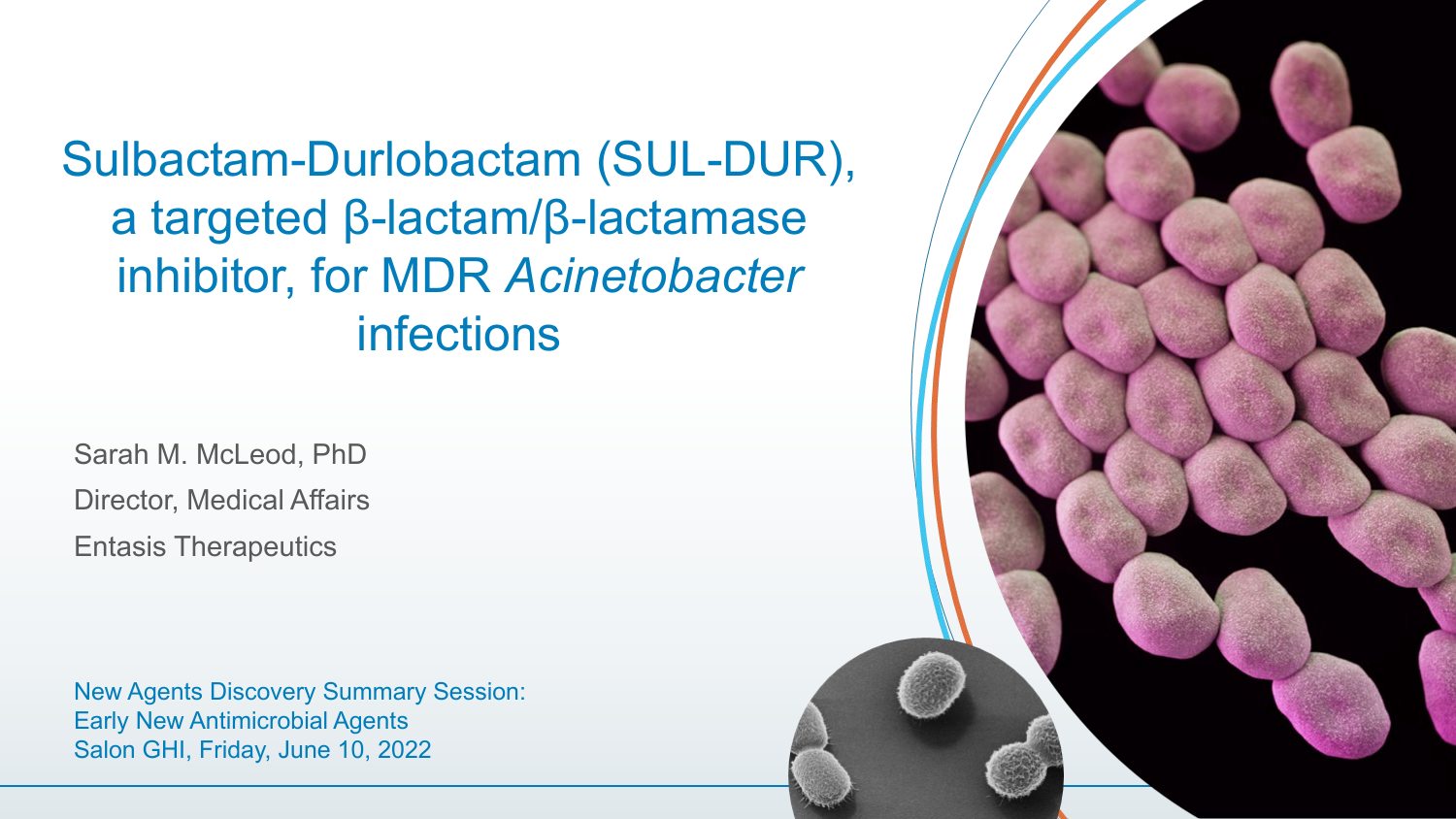#### **Disclosures**

► Alita Miller and Sarah McLeod – full time employees, Entasis Therapeutics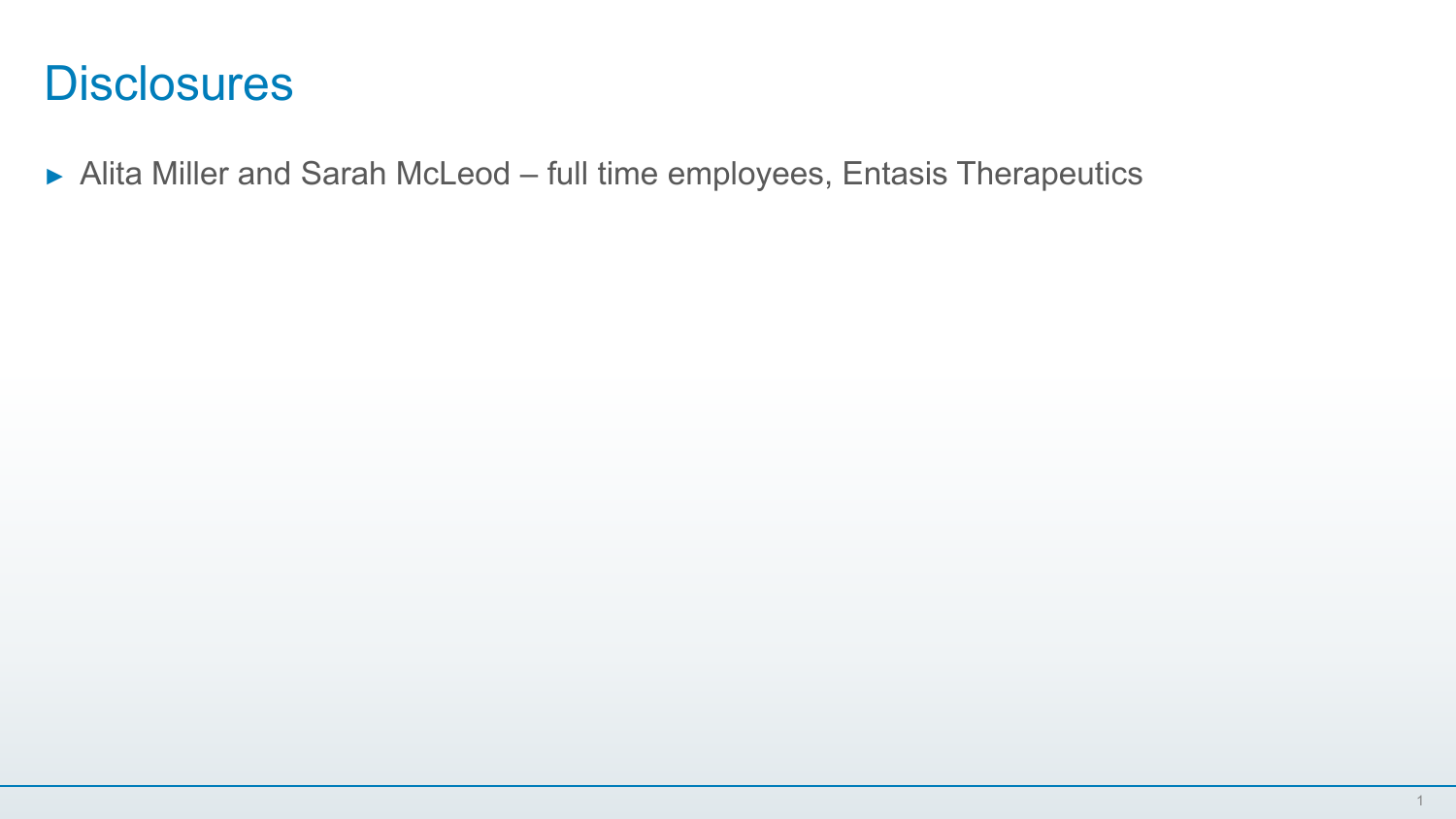#### SUL-DUR: a β-Lactam/β-Lactamase Inhibitor Combination in Development For Treatment of Infections Caused by *Acinetobacter baumannii-calcoaceticus*

- ► The *Acinetobacter baumannii-calcoaceticus* (ABC) complex is a group of closely related *Acinetobacter* species that cause serious infections associated with substantial mortality
- ► *A. baumannii* has been identified by the World Health Organization as a priority pathogen for the development of new antibiotics, due to increasing resistance to existing therapies<sup>1</sup>
	- Carbapenem-resistant *A. baumannii* (CRABC) is the fourth leading cause of death attributable to antimicrobial resistance globally1







- Penicillin derivative with intrinsic activity against ABC
- Clinically used as a β-lactamase inhibitor, often in combination with cefoperazone or ampicillin to treat *A. baumannii*
- $\beta$ -lactamase–mediated resistance is common<sup>2</sup> (MIC<sub>90</sub> >64 mg/L;  $N = 4252$  global clinical isolates<sup>3</sup>)
- Diazabicyclooctane β-lactamase inhibitor
- Potent inhibitor of class A, C, and D β-lactamases
- Restores sulbactam activity in vitro and in vivo

S <sup>O</sup> <sup>H</sup> <sup>O</sup>

(S)

(R)

O Na O

 $\mathsf{CH}_3$  $\mathsf{CH}_3$ 

MIC<sub>90</sub>, minimum inhibitory concentration that inhibits 90% of the microbial strains; SUL-DUR, sulbactam-durlobactam.

<sup>1.</sup> Antimicrobial Resistance Collaborators. *Lancet.* 2022;399:629-655. 2. Shapiro *et al. Front. Microbiol*. 2021; 12:709974 3. Hackel *et al*. ECCMID 2022 Poster #01106.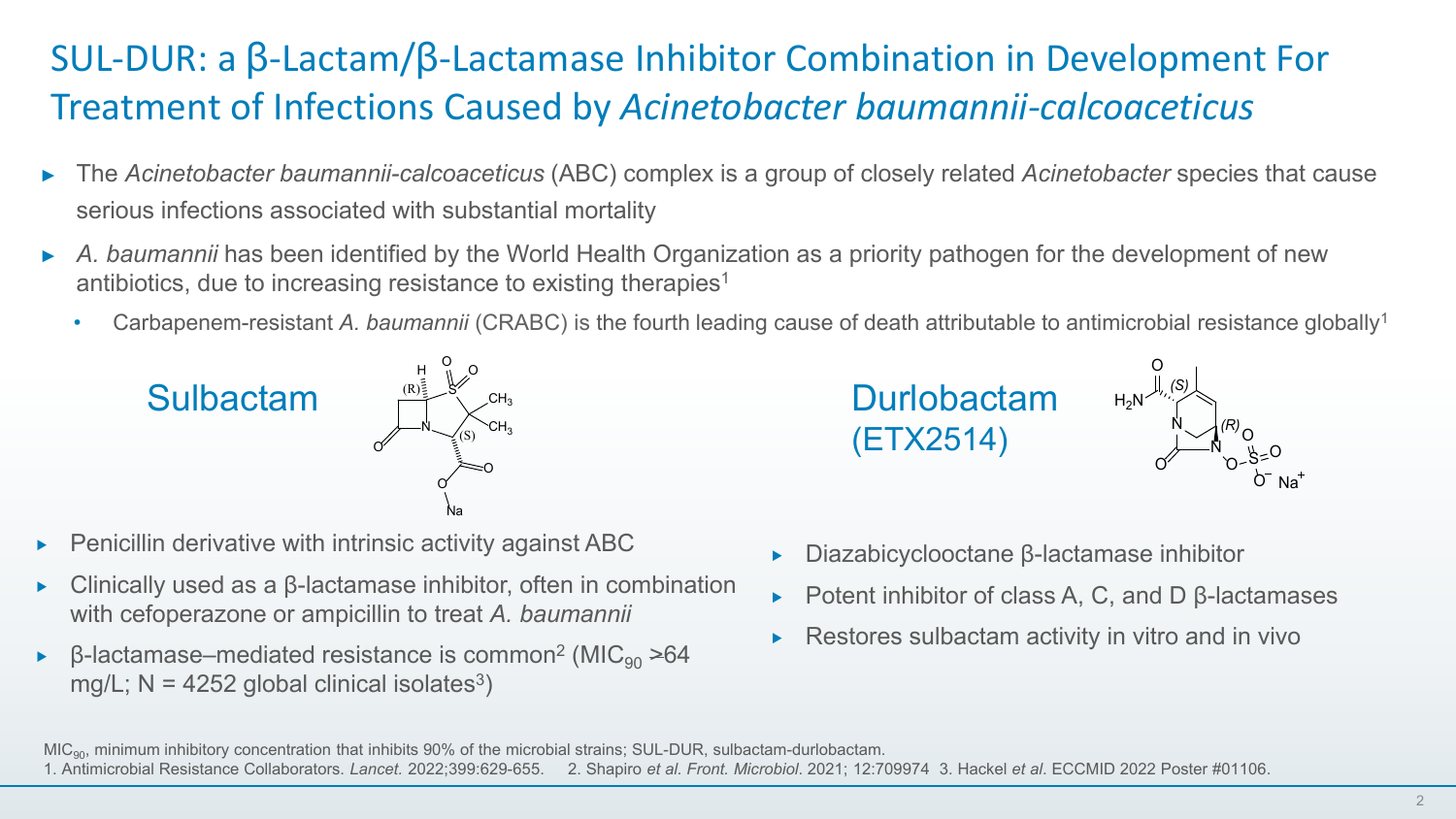#### Other SUL-DUR Presentations at 2022 ASM Microbe

| <b>Date</b> | <b>Time</b><br>(Place)   | <b>Session</b> | <b>Session Title</b>                                            | <b>Abstract#</b><br>$(Board \#)$                                                                   | <b>Presentation Title</b>                                                                                     |  |  |
|-------------|--------------------------|----------------|-----------------------------------------------------------------|----------------------------------------------------------------------------------------------------|---------------------------------------------------------------------------------------------------------------|--|--|
| 6/11/2022   | 1:45-3:45<br>(Salon C)   | AAR20          | Role of the MIC in determining<br>PK/PD targets and STIC        | <b>NA</b>                                                                                          | PK/PD of the BLI, DUR, in combination with<br>SUL against ABC                                                 |  |  |
| 6/12/2022   | $1:45-3:45$<br>(Salon C) | AAR21          | Impact of pre-clinical PK/PD on<br><b>NA</b><br>drug approval   |                                                                                                    | PK/PD of the BLI, DUR, in combination with<br>SUL against ABC                                                 |  |  |
| 6/10/2022   | Poster Hall              | AAR01          | Surveillance of antimicrobial<br>resistance                     | 3114<br>(AAR304)                                                                                   | In vitro activity of SUL-DUR against recent<br>ABC isolates from the US                                       |  |  |
| 6/10/2022   |                          | AAR01          | Surveillance of antimicrobial<br>resistance                     | 3473<br>(AAR334)                                                                                   | In vitro activity of SUL-DUR against A.<br>baumannii clinical isolates collected in 2020<br>from China        |  |  |
| 6/10/2022   |                          | AAR01          | 3490<br>Surveillance of antimicrobial<br>(AAR326)<br>resistance |                                                                                                    | Potent activity of SUL-DUR against PDR<br>ABC isolates from a recent 5-year<br>surveillance study (2016-2020) |  |  |
| 6/11/2022   | $\epsilon\epsilon$       | AAR08          | New antimicrobial agents                                        | In vitro activity of SUL-DUR in combination<br>2776<br>with other antimicrobial agents<br>(AAR451) |                                                                                                               |  |  |
| 6/11/2022   |                          | AAR08          | New antimicrobial agents                                        | 2797<br>(AAR450)                                                                                   | SUL-DUR is bactericidal against clinical<br>isolates of A. baumannii                                          |  |  |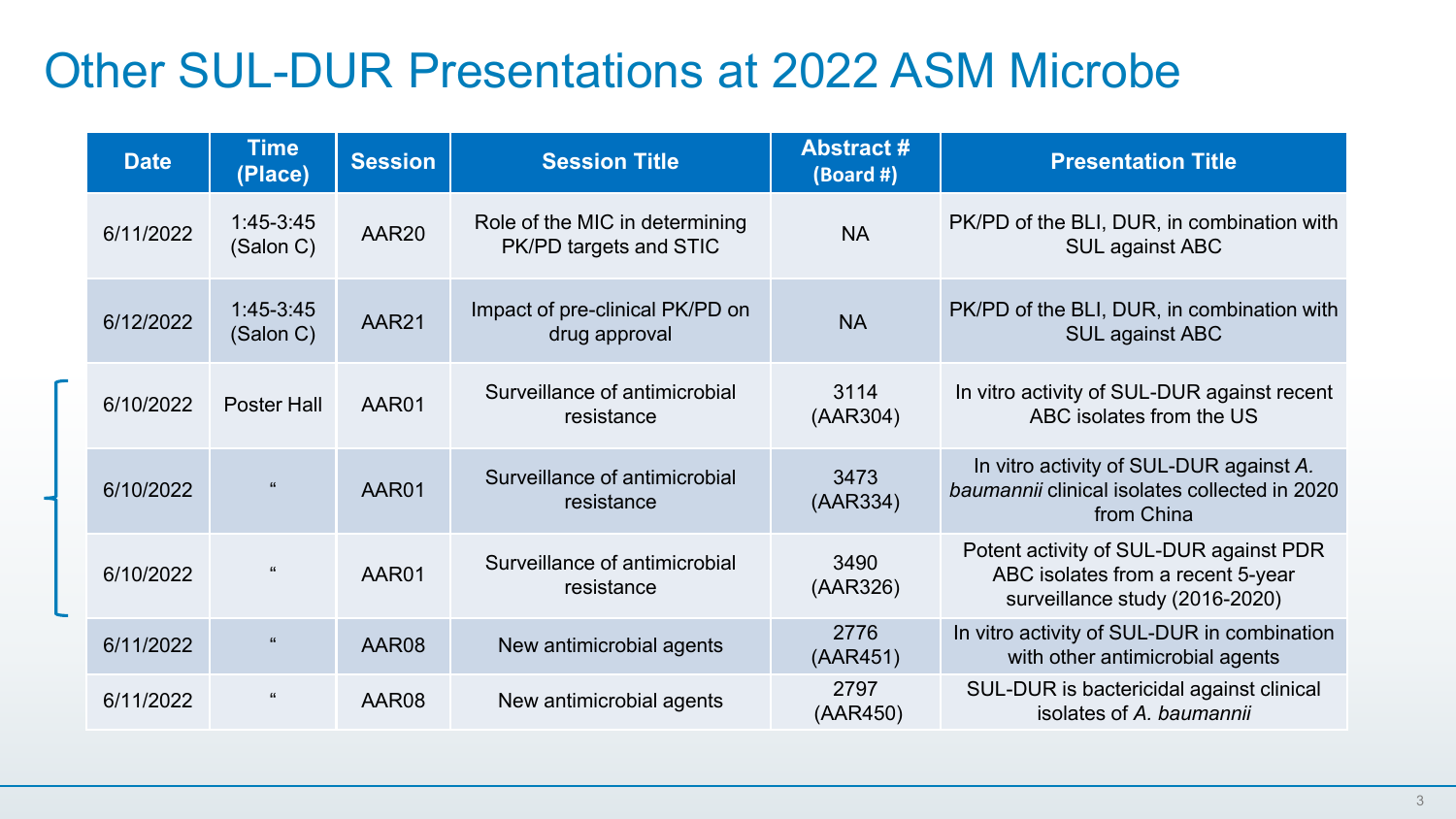## ATTACK: Study Design

► ATTACK was a Phase 3, multinational, randomised controlled trial conducted to evaluate the efficacy and safety of SUL-DUR versus colistin, both in combination with imipenem/cilastatin as background therapy, for patients with serious infections due to ABC, including carbapenem-resistant strains.



- Primary efficacy analysis: 28-day all-cause mortality in carbapenem-resistant ABC m-MITT population
- Primary safety analyses: Nephrotoxicity, AEs

**Part B -** open label

Patients with colistin-resistant CRABC infections or colistin intolerance (treated with SUL-DUR + Imipenem)

This trial is registered at ClinicalTrials.gov: NCT03894046.

BSI, bloodstream infection; CRABC, carbapenem-resistant *Acinetobacter baumannii-calcoaceticus* complex; m-MITT population, patients in the ITT (intent-to-treat) population who received any study drug and had an ABC organism isolated at baseline; HABP, hospital-acquired bacterial pneumonia; SUL-DUR, sulbactam-durlobactam; VABP, ventilator-associated bacterial pneumonia; VP, ventilated pneumonia; AEs, adverse events.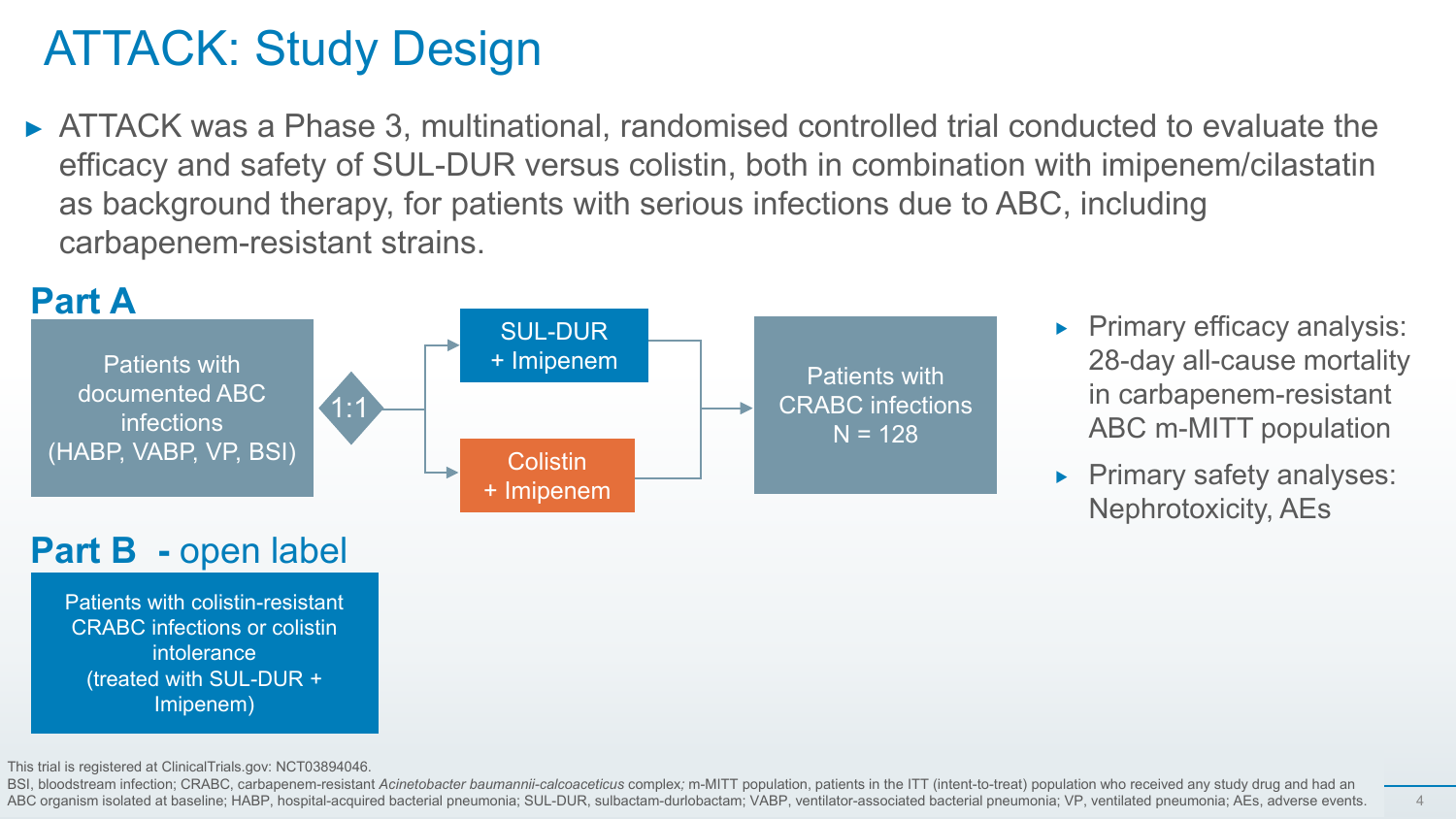#### m-MITT Population  $(N = 183)$

128 patients in the CRABC m-MITT population

#### 183 patients from 16 countries enrolled in m-MITT population



#### Percent of Patients by Region



- Almost half from Europe
- Almost one quarter from China

m-MITT population, patients in the ITT (intent-to-treat) population who received any study drug and had an ABC organism isolated at baseline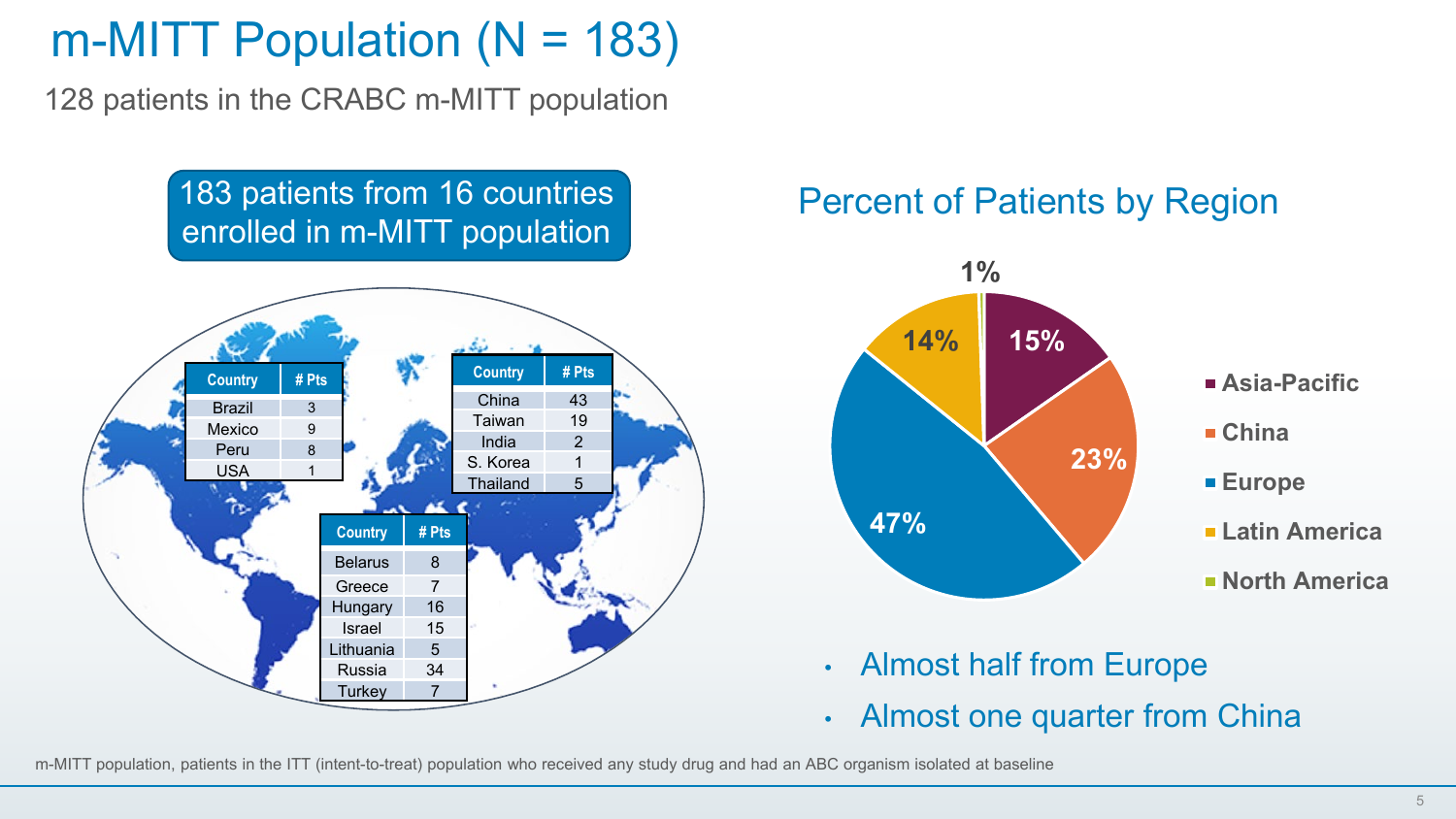#### Demographics of Baseline ABC Isolates



#### ▶ 67% of patients had monomicrobial ABC infections at baseline

HABP, hospital-acquired bacterial pneumonia; VABP, ventilator-associated bacterial pneumonia; VP, ventilated pneumonia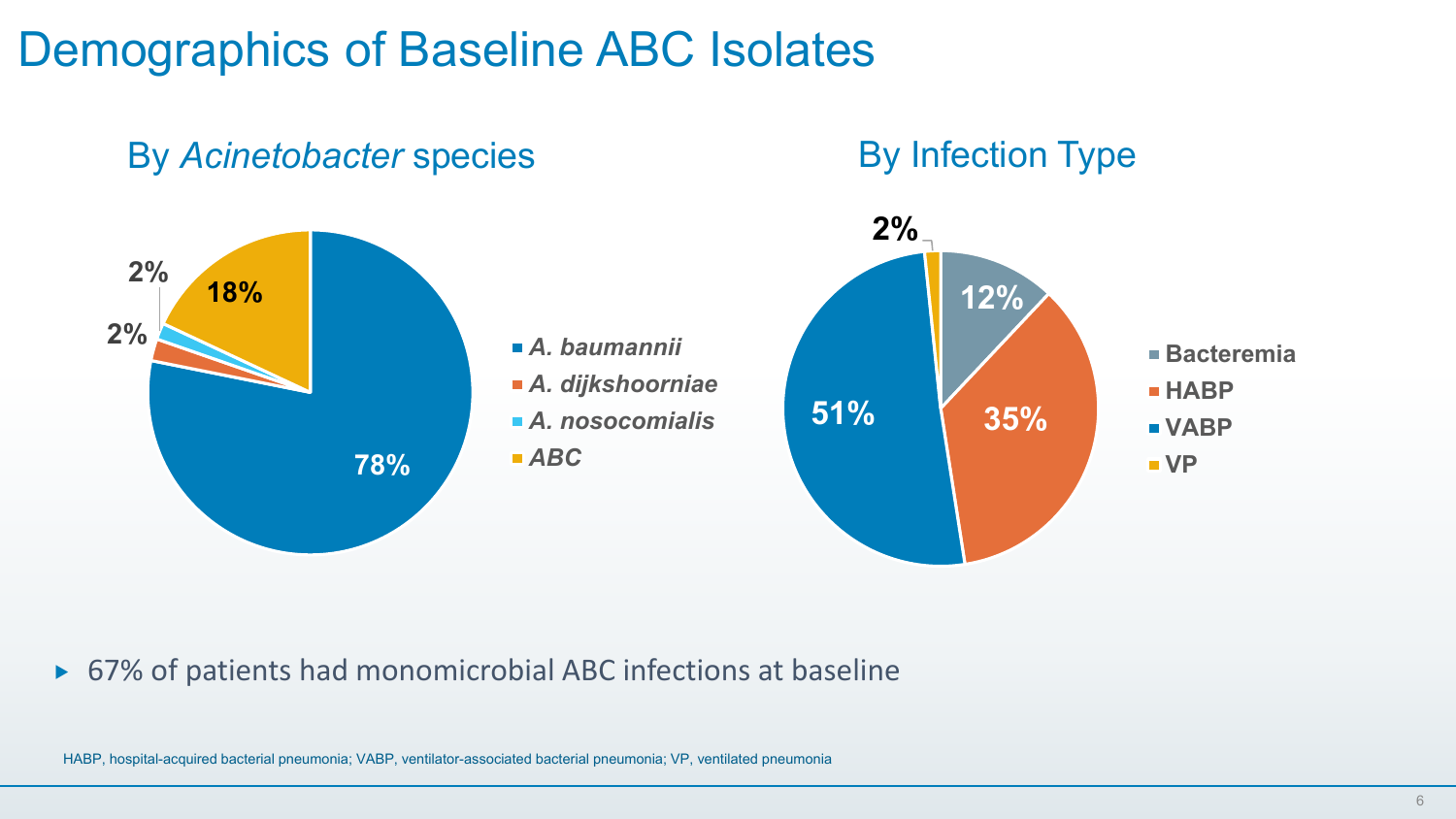#### Antibiotic Susceptibility of Baseline ABC Isolates

*N = 175 characterized by central lab; N = 8 characterized by local labs*

- $\triangleright$  96% MDR<sup>1</sup>, 84% XDR<sup>1</sup>, 15% PDR<sup>2</sup>
	- *96% non-susceptible to carbapenems*
	- *17% non-susceptible to colistin*
- ▶ 4.6% non-susceptible to sulbactam-durlobactam
	- based on preliminary breakpoint of 4 µg/mL<sup>\*</sup>



AMK, amikacin; FEP, cefepime; CPZ-SUL, cefoperazone-sulbactam (2:1); COL, colistin; IPM, imipenem; LVX, levofloxacin; MEM, meropenem; MIN, minocycline; SUL, sulbactam; DUR, durlobactam, NS, nonsusceptible; <sup>1</sup>MDR, multidrug-resistant; XDR, extensively drug-resistant (as defined by Magiorakos *et al., Clin. Microb. Infect.* 2012 18:268-81) <sup>2</sup>PDR, pan-drug resistant, non-susceptible to all approved agents tested; \*preliminary susceptibility breakpoint for sulbactam-durlobactam is 4 µg/mL based on O'Donnell *et al*, 2019 ECCMID Poster P1953, Rodvold *et al.* AAC 2018; 62:e01089

**MIC50/90 %NS (CLSI)**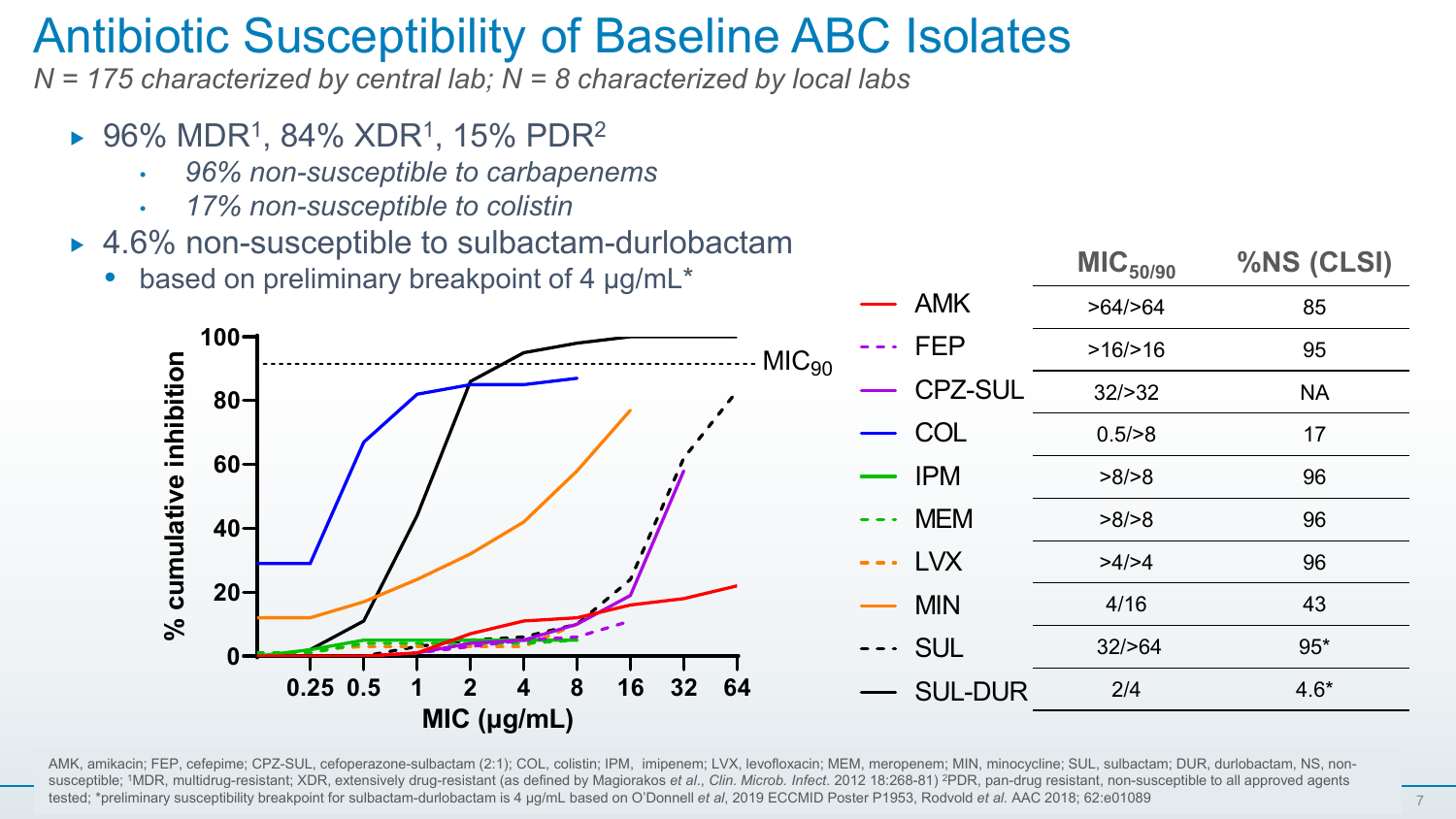#### Antibiotic Resistance Patterns Across Regions and Infection Types

| <b>Antibiotic /</b><br>$% Non-$ | <b>All</b> | <b>Europe</b> | <b>Latin America</b> | <b>Asia-Pacific</b> | <b>China</b>   | <b>USA</b>                 | <b>Respiratory</b><br><b>Infection</b> | <b>Bloodstream</b><br><b>Infection</b> |
|---------------------------------|------------|---------------|----------------------|---------------------|----------------|----------------------------|----------------------------------------|----------------------------------------|
| susceptible*                    | $N = 175$  | $N = 91$      | $N = 16$             | $N = 25$            | $N = 42$       | $N = 1$                    | $N = 154$                              | $N = 21$                               |
| <b>Amikacin</b>                 | 85%        | 92%           | 87%                  | 76%                 | 88%            | <b>NS</b><br>$(MIC = 64)$  | 87%                                    | 95%                                    |
| <b>Colistin</b>                 | 17%        | 30%           | $\mathbf 0$          | 4%                  | $\overline{0}$ | <b>NA</b><br>$(MIC = 0.5)$ | 10%                                    | 57%                                    |
| <b>Imipenem</b>                 | 96%        | 94%           | 94%                  | 96%                 | 95%            | <b>NS</b><br>(MIC > 8)     | 95%                                    | 96%                                    |
| <b>Minocycline</b>              | 42%        | 49%           | 56%                  | 4%                  | 28%            | <b>NS</b><br>$(MIC = 16)$  | 40%                                    | 62%                                    |
| <b>Sulbactam</b>                | 95%        | 93%           | 94%                  | 96%                 | 95%            | <b>NA</b><br>$(MIC = 16)$  | 94%                                    | 95%                                    |

- $\blacktriangleright$  High rates of antibiotic resistance were observed across regions, except for colistin, which was variable
	- *Colistin non-susceptibility ranged from 30% in Europe to 0% in Latin America and China*
- ► Blood isolates had notably higher colistin and minocycline non-susceptibility rates (57% and 62%) compared to respiratory isolates (10% and 40%)

\* according to CLSI guidelines, except for colistin which lacks susceptible breakpoints. Colistin-non-susceptible defined as ≥4 µg/mL; NA = not applicable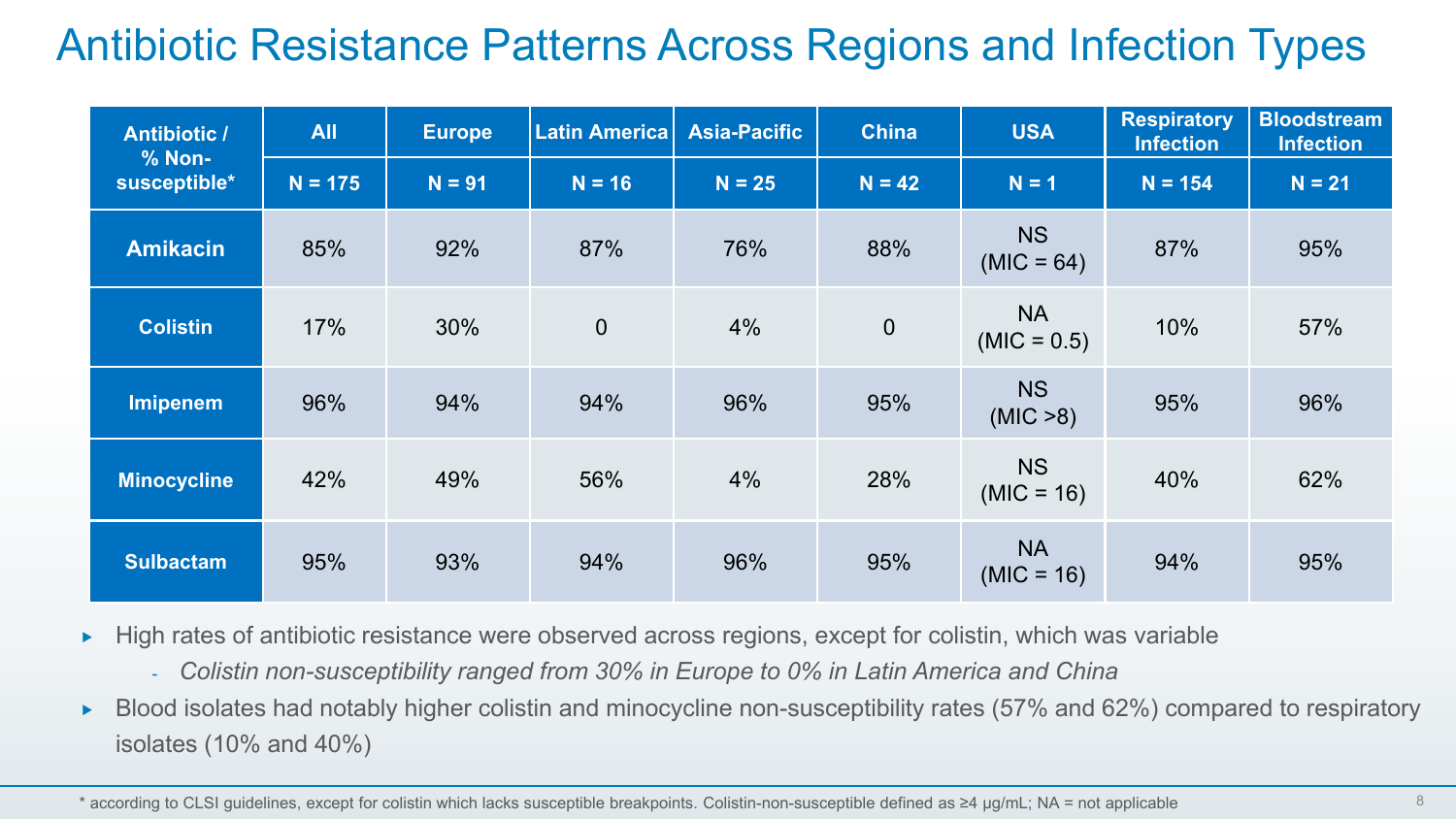#### Sulbactam-durlobactam Was Active Across Regions and Infection Types

| <b>Antibiotic</b> | <b>Region (N)</b>                 | <b>All</b>     | <b>Europe</b>  | <b>Latin</b><br><b>America</b> | <b>Asia-Pacific</b> | <b>China</b> | <b>USA</b>   | Infection      | <b>Respiratory Bloodstream</b><br><b>Infection</b> |
|-------------------|-----------------------------------|----------------|----------------|--------------------------------|---------------------|--------------|--------------|----------------|----------------------------------------------------|
|                   |                                   | $N = 175$      | $N = 91$       | $N = 16$                       | $N = 25$            | $N = 42$     | $N = 1$      | $N = 154$      | $N = 21$                                           |
| Imipenem          | MIC <sub>90</sub><br>$(\mu g/mL)$ | >8             | >8             | >8                             | >8                  | >8           | <b>NS</b>    | >8             | >8                                                 |
|                   | % NS                              | 96             | 94             | 94                             | 96                  | 95           | (MIC > 8)    | 95             | 96                                                 |
| <b>Sulbactam</b>  | MIC <sub>90</sub><br>$(\mu g/mL)$ | >64            | 64             | 64                             | 64                  | >64          | <b>NA</b>    | >64            | >64                                                |
|                   | $%$ NS*                           | 95             | 93             | 94                             | 96                  | 95           | $(MIC = 16)$ | 94             | 95                                                 |
| Sulbactam-        | MIC <sub>90</sub><br>$(\mu g/mL)$ | $\overline{4}$ | $\overline{4}$ | $\overline{2}$                 | 2                   | 8            | <b>NA</b>    | $\overline{4}$ | $\overline{4}$                                     |
| durlobactam       | $%$ NS*                           | 4.6            | $\overline{2}$ | $\mathbf 0$                    | $\overline{4}$      | 11.9         | <b>NA</b>    | 4.5            | 4.8                                                |

- ► Only 8 of 175 ABC isolates had SUL-DUR MIC values > 4 µg/mL
	- $\bullet$  N = 7 with SUL-DUR MIC values of 8  $\mu$ g/mL (4 in China, 1 each in Taiwan, Greece, Israel)
	- $\bullet$  N = 1 with SUL-DUR MIC value of 16  $\mu$ g/mL (from China)
- ▶ All encoded PBP3 variants that confer resistance to sulbactam
	- None encoded genes for a metallo-β-lactamase (which durlobactam does not inhibit)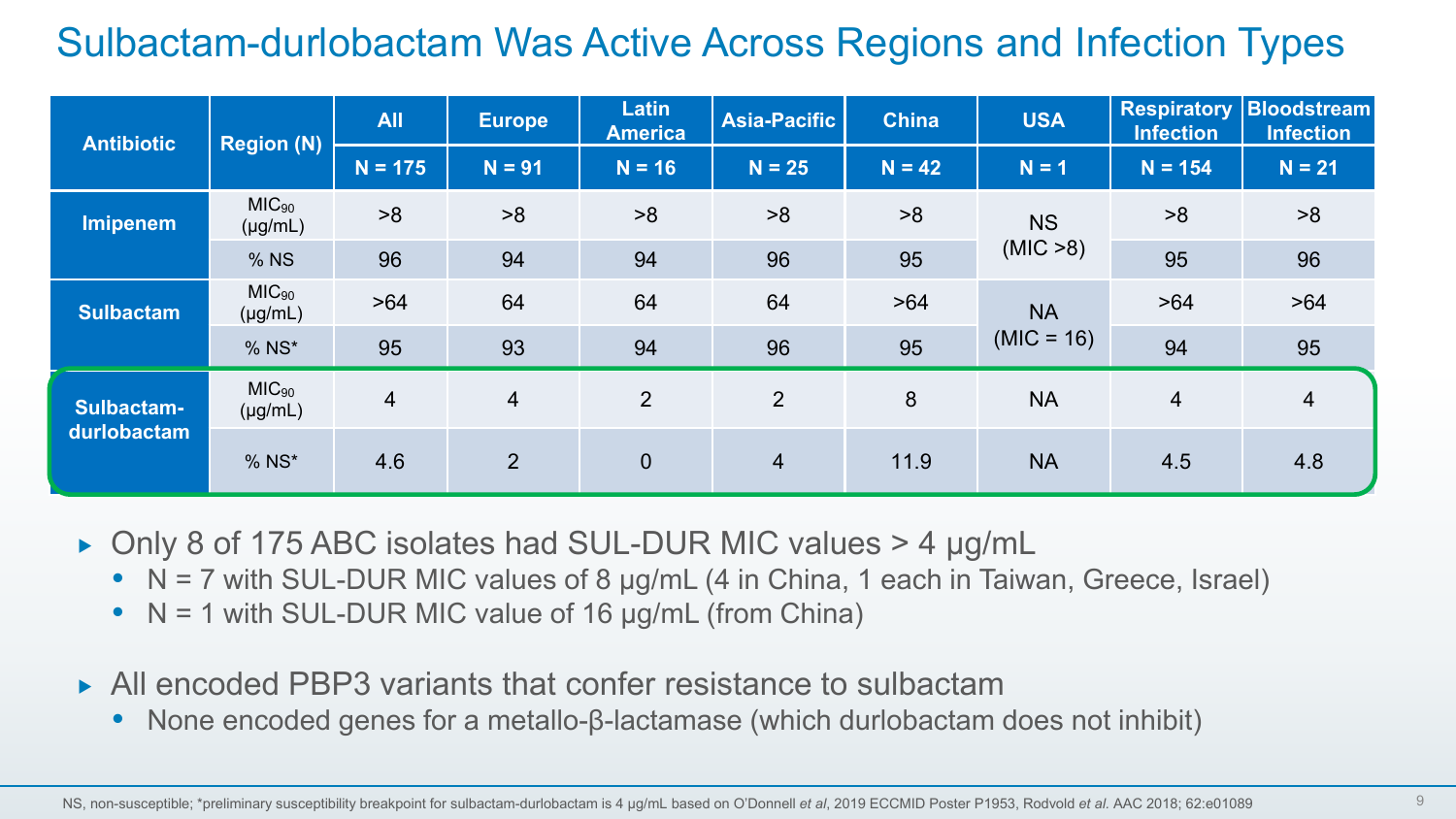# Primary Efficacy Endpoint Achieved

SUL-DUR non-inferior on 28-day all-cause mortality vs colistin in the CRABC m-MITT population



Excludes participants who withdrew consent. Participants with missing survival status were treated as a death. CI, confidence interval.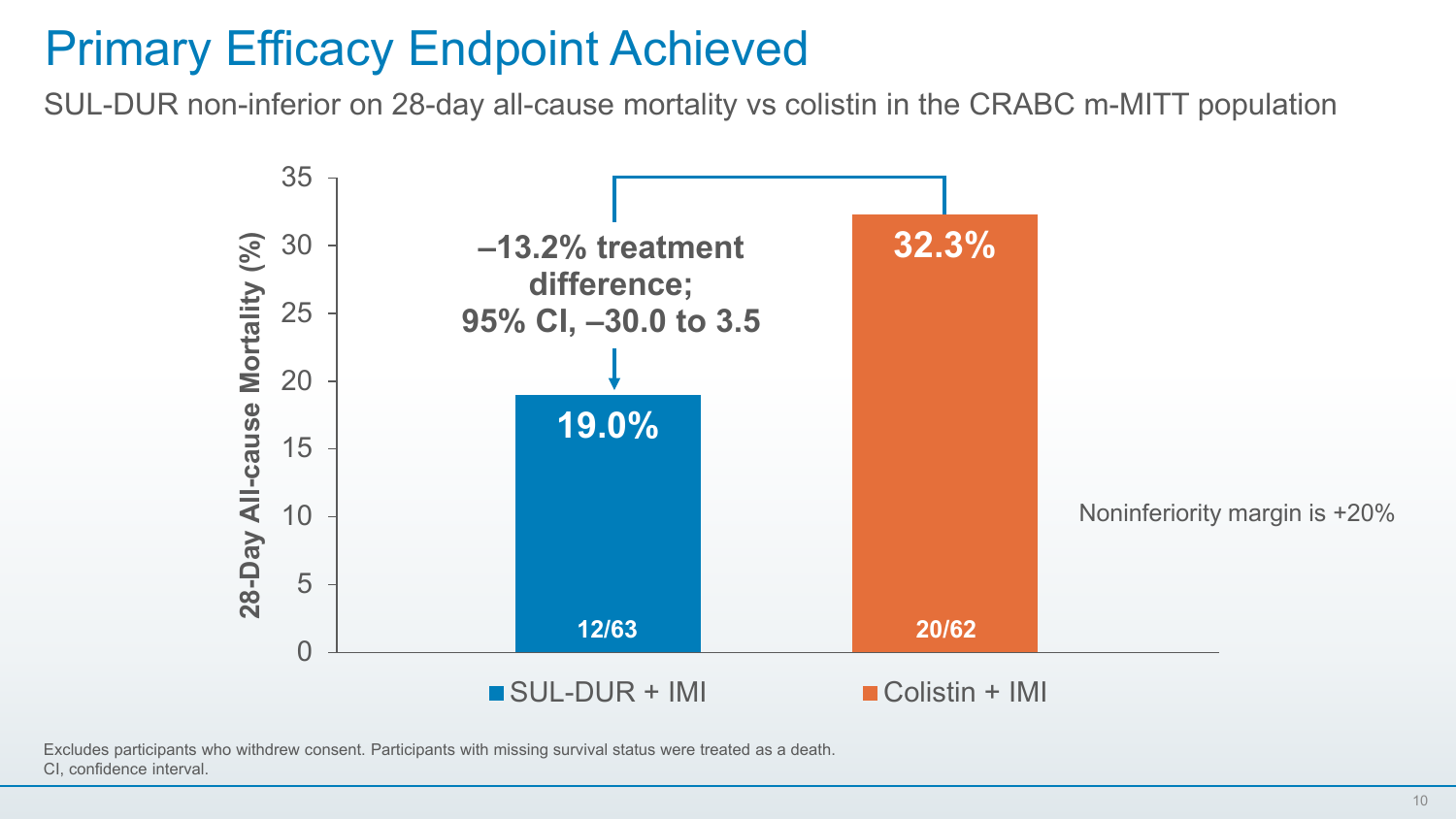## All-cause Mortality Consistently Lower With SUL-DUR

Mortality difference for SUL-DUR vs colistin was consistent across study populations and endpoints



ACM, all-cause mortality.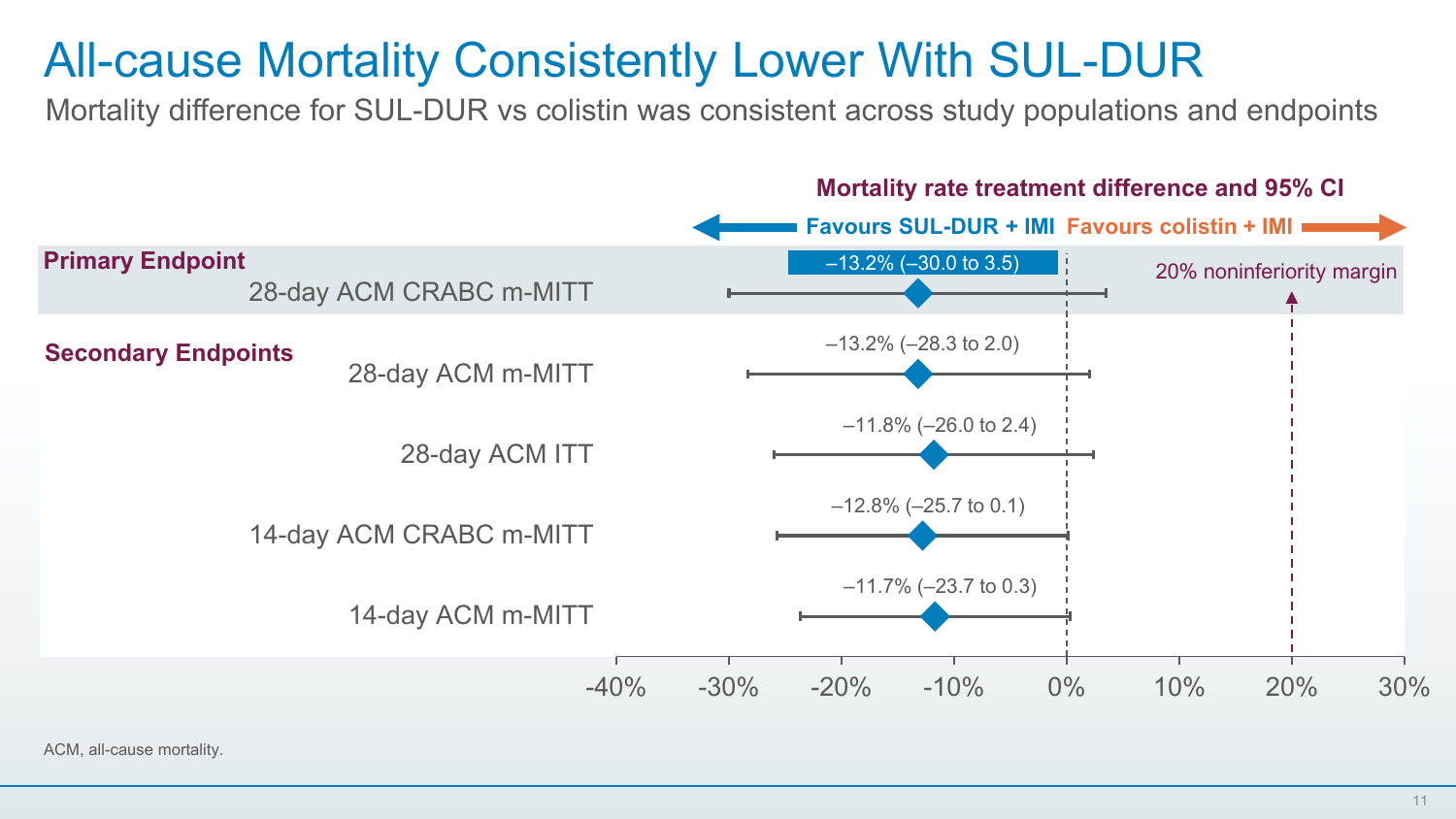#### All-cause Mortality Consistently Lower With SUL-DUR

Reduced mortality over time with SUL-DUR treatment



- Between days 6 and 14, more deaths due to the index CRABC infection occurred in the colistin arm.
- Most deaths that occurred before day 6 and after day 14 were not related to the index CRABC infection (and mortality rates were comparable during those time periods).
- These observations suggest that the survival benefit seen between days 6-14 is reflective of the efficacy of SUL-DUR in treating the index CRABC infection during this critical time point.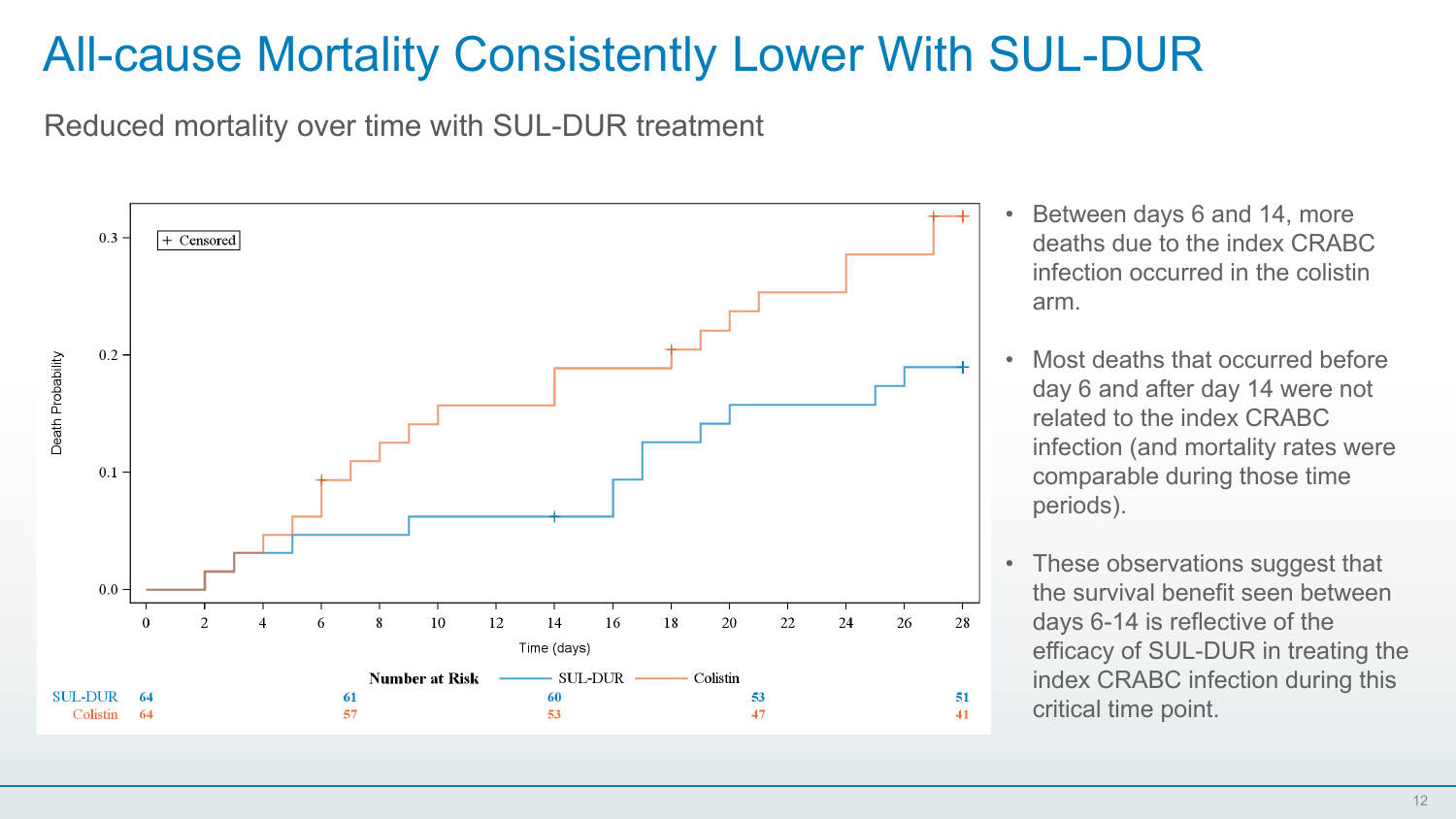# Statistically Significant Difference in Clinical Cure

SUL-DUR vs colistin at test of cure in the CRABC m-MITT population



Excludes participants who withdrew consent.

Treatment difference was the difference in clinical cure rate between the 2 treatment arms ([SUL-DUR + IMI] – [colistin + IMI]). The 95% CI (2-sided) was computed using a continuitycorrected Z statistic. Test of cure was 7±2 days after end of treatment.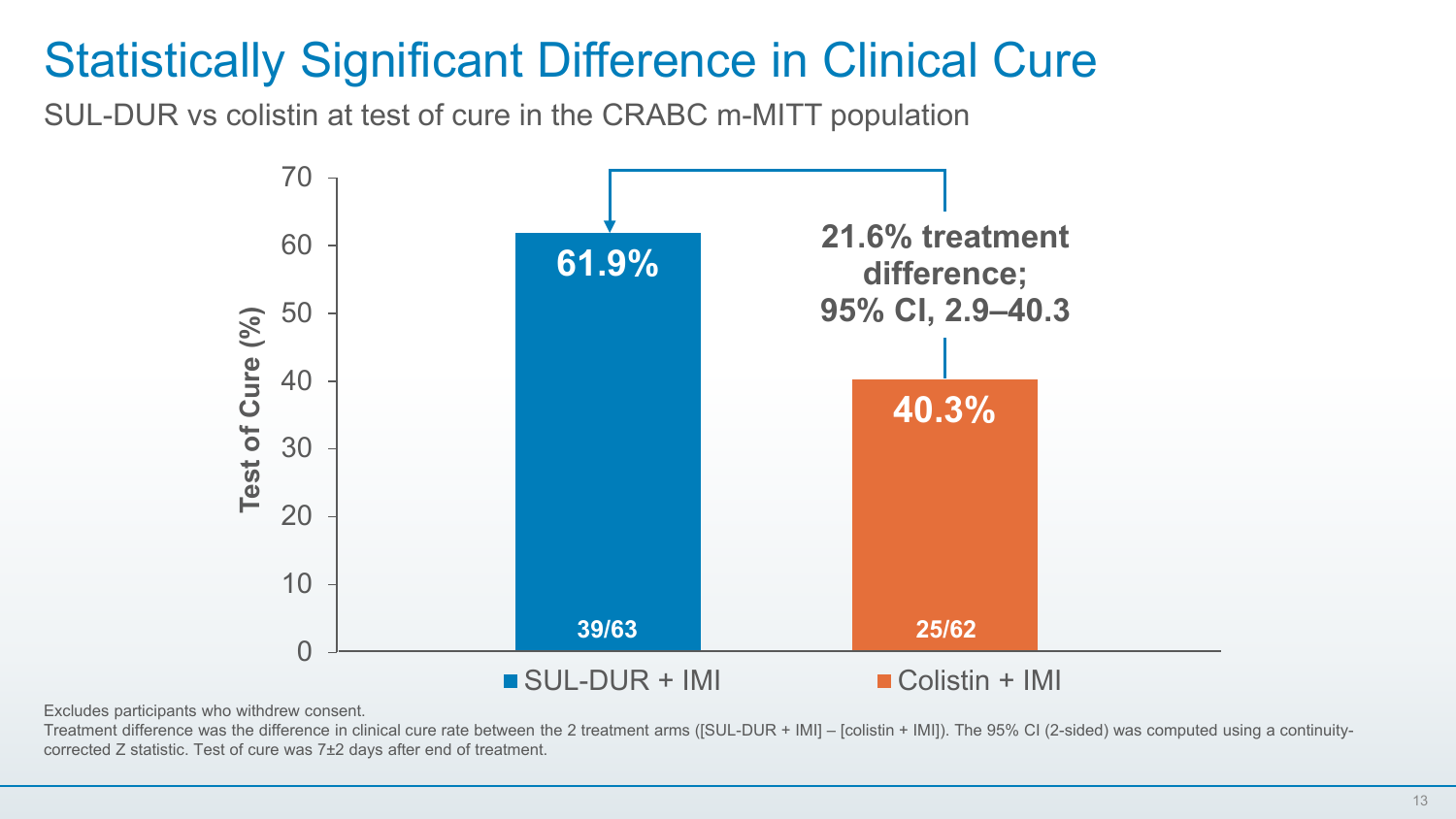#### Clinical Cure Rates Higher with SUL-DUR at All Timepoints

Statistically significant difference in clinical cure at end of treatment and test of cure



Treatment difference was the difference in clinical cure rate between the 2 treatment arms ([SUL-DUR + IMI] – [colistin + IMI]). The 95% CI (2-sided) was computed using a continuitycorrected Z statistic. End of treatment was day of last dose; test of cure 7±2 days after end of treatment; late follow-up 7±2 days after test of cure.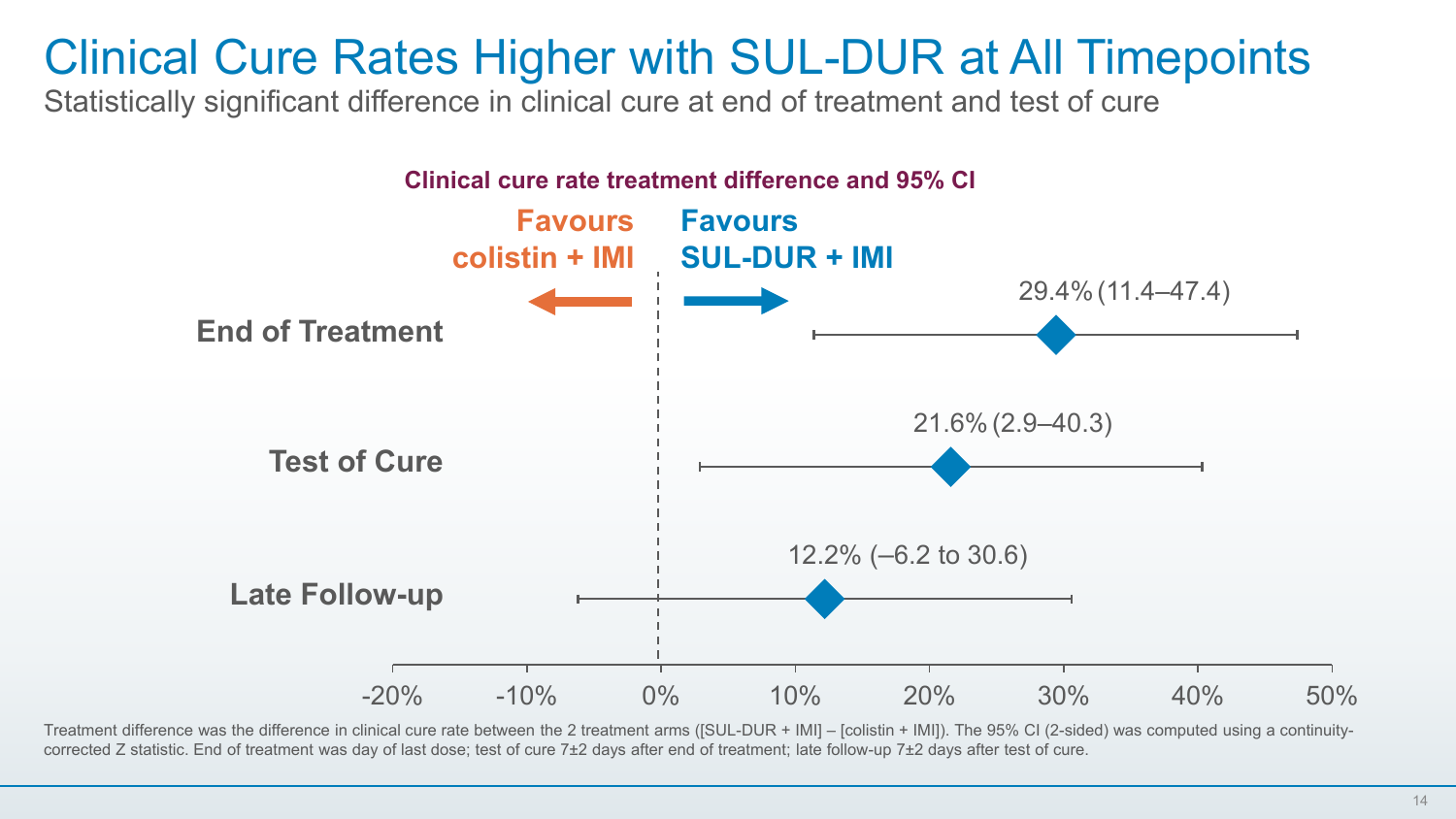### Statistically Significant Reduction in Nephrotoxicity

SUL-DUR vs colistin as measured by the RIFLE classification



Excludes patients with chronic haemodialysis at baseline. Note: If patients had multiple RIFLE events during post-baseline visits, the patient was counted only once at the highest severity. Please see ECCMID abstract 02145 for additional safety data.

RIFLE measured by creatinine level or glomerular filtration rate. A chi-square test was used to determine statistical significance between treatment groups.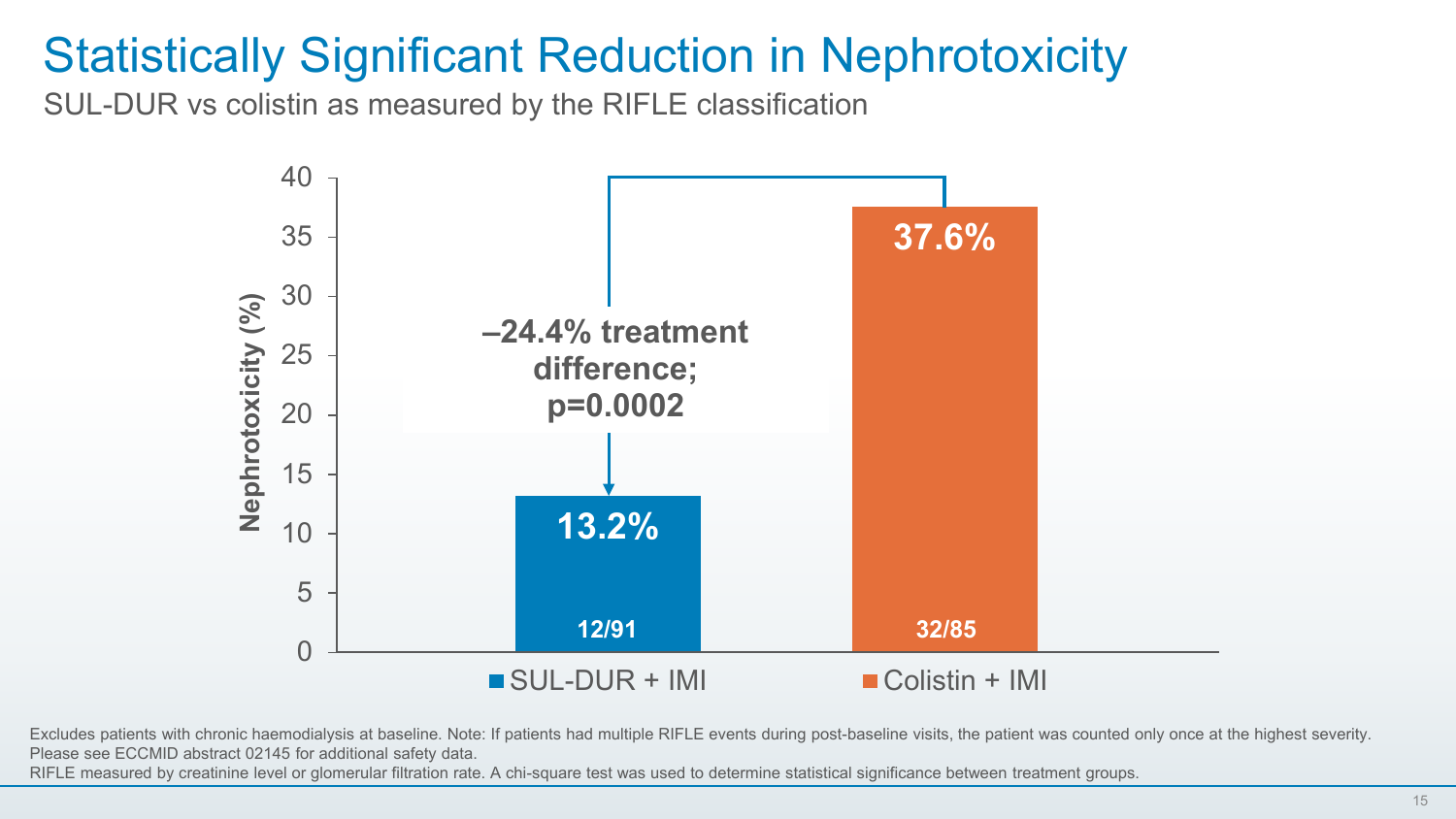# In Vitro Activity of SUL-DUR against 1,271 Recent ABC Isolates from the USA

| <b>Antibiotic</b> | MIC (µg/mL)    | $%S^*$            |                   |           |
|-------------------|----------------|-------------------|-------------------|-----------|
|                   | <b>Range</b>   | MIC <sub>so</sub> | MIC <sub>on</sub> |           |
| <b>SUL-DUR</b>    | $< 0.03 - 64$  | 0.5               | 2                 | $99*$     |
| <b>SUL</b>        | $0.25 - 564$   | 2                 | 32                | <b>NA</b> |
| Amikacin          | $< 0.5 - 64$   | $\overline{2}$    | >64               | 78        |
| Cefepime          | $0.25 - 16$    | 4                 | $>16$             | 60        |
| Ciprofloxacin     | $< 0.125 - 24$ | 0.5               | >4                | 61        |
| Colistin          | $< 0.25 - 8$   | 0.5               | 1                 | <b>NA</b> |
| Imipenem          | $0.06 - 864$   | 0.25              | 64                | 68        |
| Meropenem         | $0.06 - 564$   | 0.5               | >64               | 66        |
| Minocycline       | $< 0.125 - 16$ | 0.25              | 8                 | 87        |
| Tigecycline       | $0.03 - 32$    | 0.25              | $\overline{2}$    | <b>NA</b> |

MIC distribution for SUL vs SUL-DUR against 1,271 US ABC isolates collected between 2016-2020



\*Based on CLSI 2021interpretative criteria; NA, not available. SUL-DUR MICs were interpreted using a preliminary susceptible breakpoint of ≤4 µg/mL.

- $\triangleright$  99.3% of ABC isolates from the US were inhibited by ≤ 4 µg/mL SUL-DUR, with an MIC<sub>90</sub> of 2 µg/mL.
- SUL-DUR activity was consistent across ABC species, sources of infection and subsets of resistance phenotypes.
- 7 of the 8 SUL-DUR-non-susceptible isolates encoded either the metallo-β-lactamase NDM-1, which is not inhibited by DUR, or a mutation in PBP3, the target of sulbactam.

**Abstract # 3114 (AAR304)**16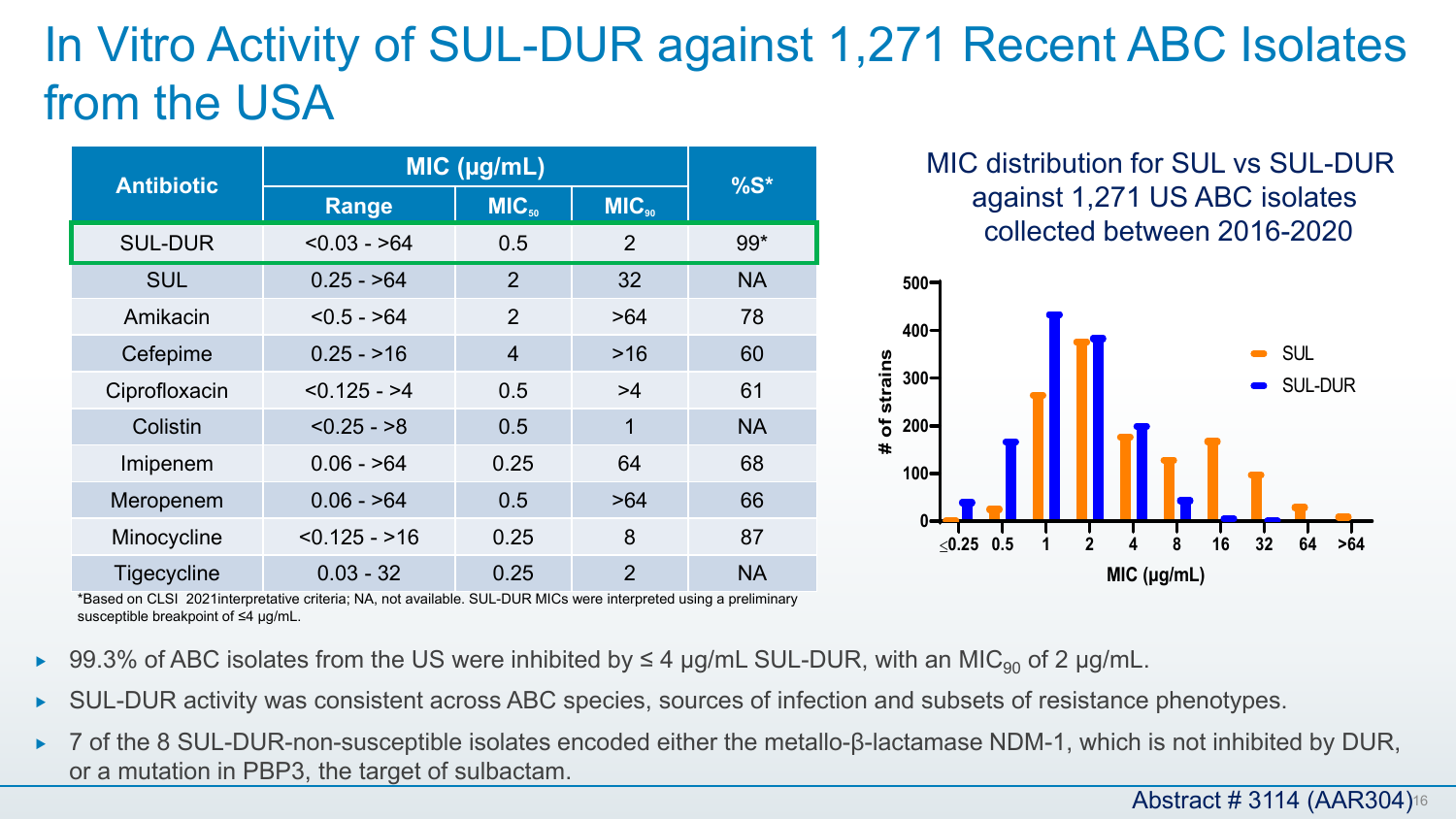### In vitro activity of SUL-DUR against 150 recent *A. baumannii* isolates from China

| <b>Antibiotic</b> | MIC (µg/mL)   | $%S^*$            |                   |           |  |
|-------------------|---------------|-------------------|-------------------|-----------|--|
|                   | <b>Range</b>  | MIC <sub>50</sub> | MIC <sub>90</sub> |           |  |
| <b>SUL-DUR</b>    | $0.25 - 64$   | 1                 | 4                 | 97.3      |  |
| Sulbactam         | $1 - 564$     | 32                | >64               | <b>NA</b> |  |
| Imipenem          | $0.12 - 8$    | >8                | >8                | 26.7      |  |
| Cefepime          | $0.5 - 16$    | >16               | >16               | 26        |  |
| Amikacin          | $1 - 564$     | >64               | >64               | 37.3      |  |
| Levofloxacin      | $≤0.06 - >4$  | >4                | >4                | 26        |  |
| Colistin          | $≤0.25 - 2$   | 0.5               | 0.5               | <b>NA</b> |  |
| Minocycline       | $≤0.12 - >16$ | 8                 | 16                | 36.7      |  |
| Tigecycline       | $0.12 - 24$   | $\mathfrak{p}$    | 4                 | <b>NA</b> |  |

\*Based on CLSI 2021interpretative criteria; NA, not available. SUL-DUR MICs were interpreted using a preliminary susceptible breakpoint of ≤4 µg/mL.

MIC distribution for SUL vs SUL-DUR against 150 Chinese *A. baumannii* isolates collected in 2020



- This set of isolates had high levels of resistance to other antibiotics, including carbapenems**.**
- $\triangleright$  97.3% of ABC isolates from five provinces in China were inhibited by ≤ 4 µg/mL SUL-DUR, with an MIC<sub>90</sub> of 4 µg/mL.
- ► Activity of sulbactam-durlobactam was consistent across provinces and infection types.

**Abstract # 3473 (AAR334)** 17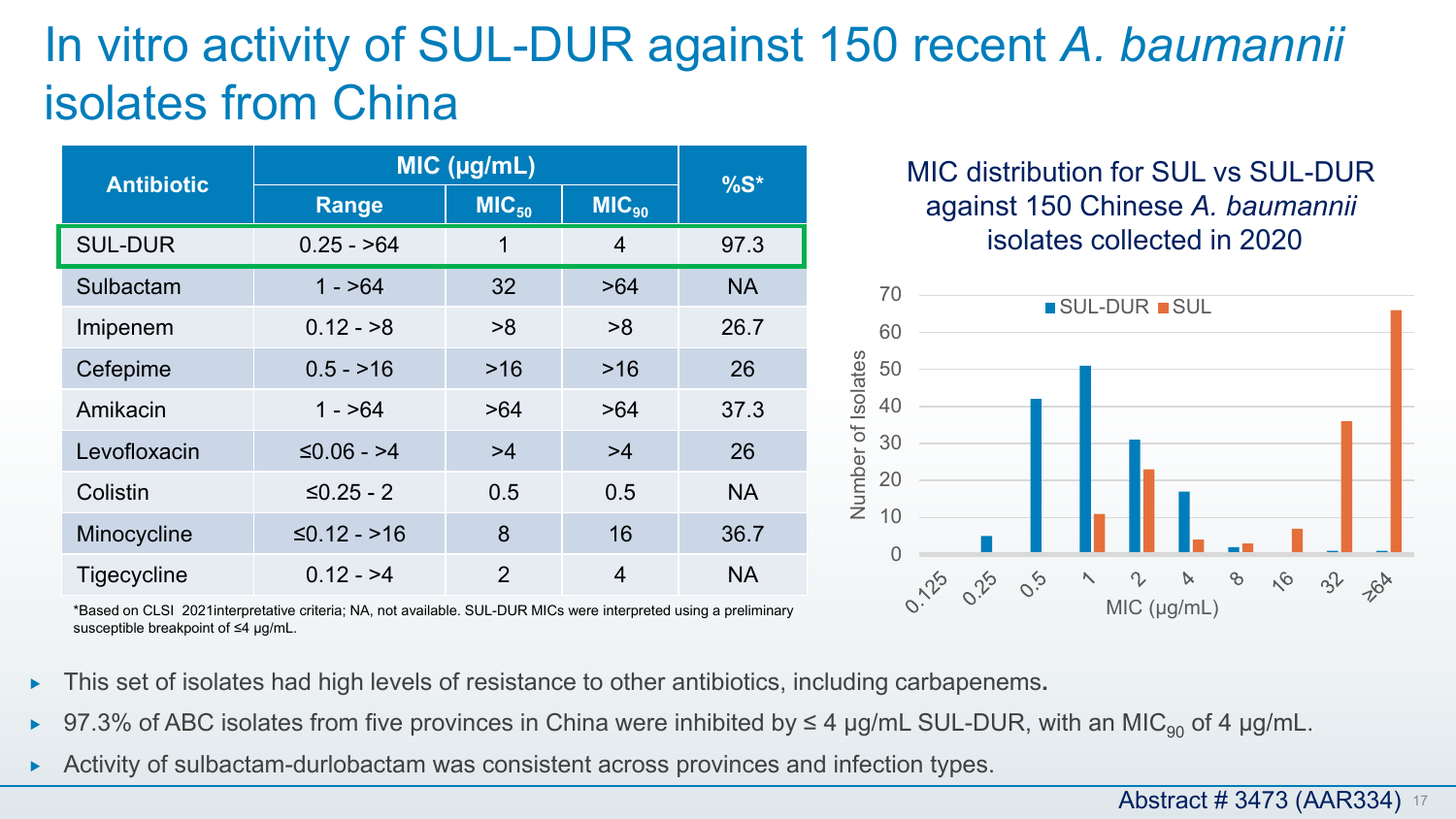# In Vitro Activity of SUL-DUR against 95 Pan-Drug Resistant ABC **Isolates**

- ► 4,252 geographically diverse, ABC clinical isolates from 2016 to 2020 were tested
- SUL-DUR MIC<sub>50/90</sub> values were 1/2 µg/mL; 98.2% were inhibited at  $\leq 4$  µg/mL.
- ▶ SUL-DUR activity was consistent across time, geographic region, infection type and antibiotic-resistant subsets.
- $\triangleright$  11% of isolates were XDR and 2.2% (N = 95) were pan-drug resistant (PDR)\*

| <b>Geographic Region</b> | % total<br>$(N = 4, 252)$ | % PDR<br>$(N = 95)$ | <b>Year</b> | % total<br>$(N = 4, 252)$ | % PDR<br>$(N = 95)$ |
|--------------------------|---------------------------|---------------------|-------------|---------------------------|---------------------|
| <b>North America</b>     | 29.9                      | 1.0                 | 2016        | 19.8                      | 11.6                |
| Europe                   | 41.8                      | 92.6                | 2017        | 19.4                      | 21.1                |
| Latin America            | 12.5                      | 1.0                 | 2018        | 21.8                      | 21.1                |
| Asia                     | 10.7                      | 5.2                 |             |                           |                     |
| <b>South Pacific</b>     | 3                         | 0.0                 | 2019        | 20.2                      | 16.8                |
| <b>Middle East</b>       | 2.1                       | 0.0                 | 2020        | 18.7                      | 29.5                |

\*defined as non-susceptibility to all antibiotics tested, excluding tigecycline, which was not included due to lack of approved breakpoints for ABC.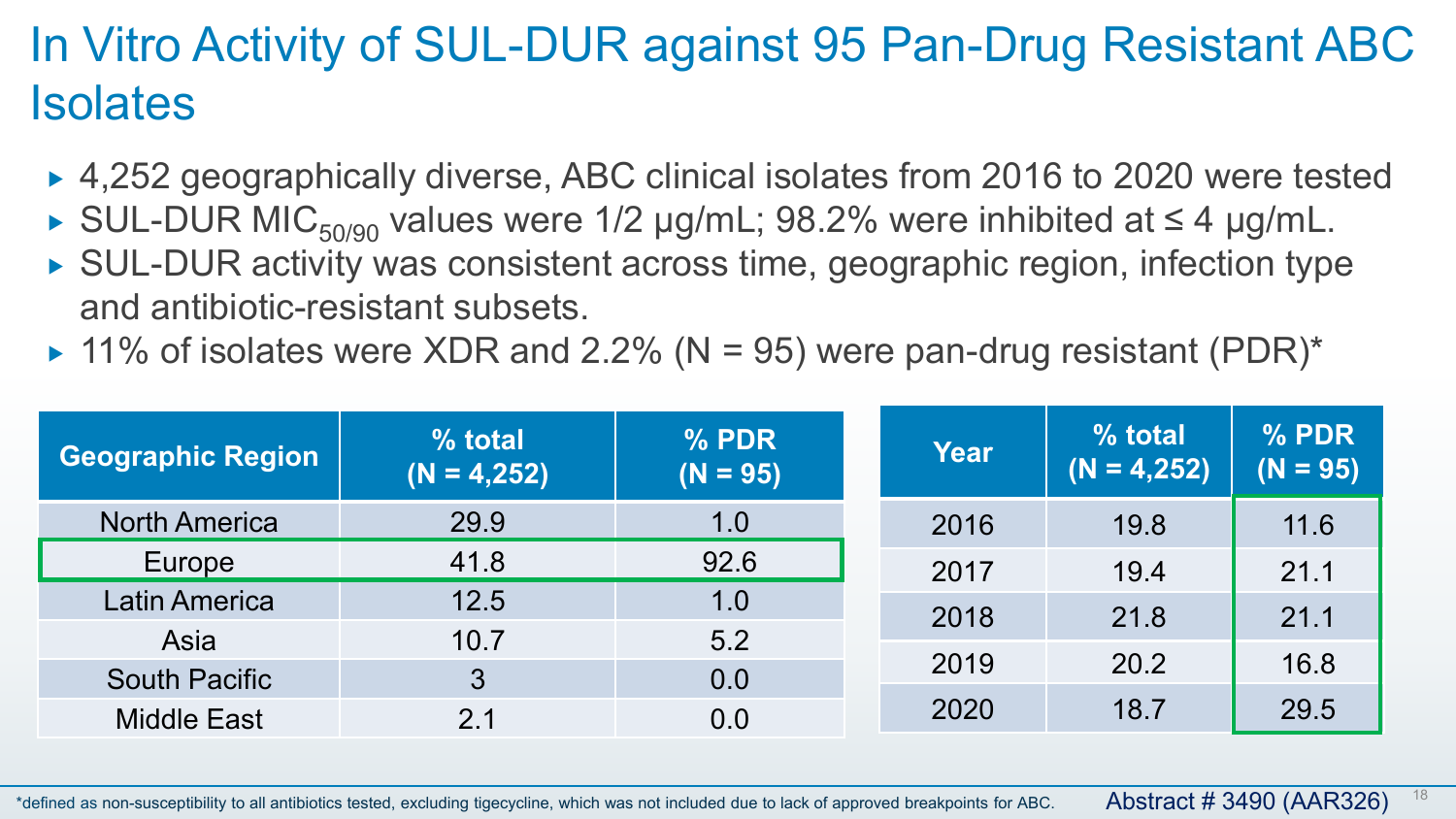# Number and Country of Origin of PDR ABC from SUL-DUR 5-Year Surveillance Program

- $\triangleright$  The majority of PDR ABC isolates were *A. baumannii* from patients in Europe (primarily from Greece).
- ▶ The number of PDR ABC isolates increased over time and spread across the world (from  $N = 11$ over 5 sites in 2016 to 28 at 8 sites in 2020).
- **100% of PDR ABC isolates were inhibited by SUL-DUR at ≤4 µg/mL.**

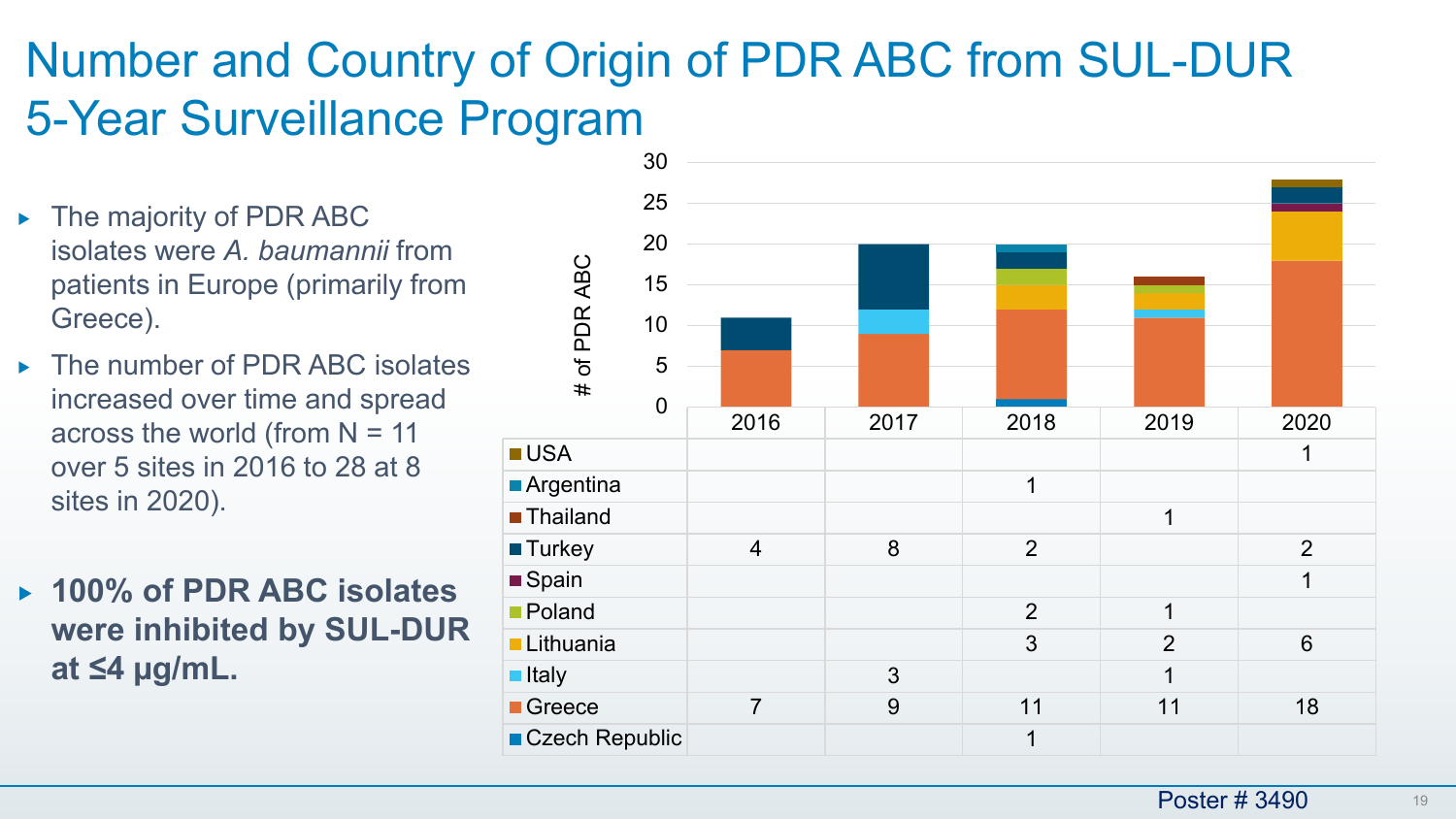# **Conclusions**

- ► ABC isolates from patients in ATTACK were highly antibiotic-resistant, but were >95% susceptible to SUL-DUR
- ► In the ATTACK trial, SUL-DUR met the primary efficacy endpoint of noninferiority to colistin for 28-day all-cause mortality in patients with infections due to CRABC
	- Patients who received SUL-DUR had reduced all-cause mortality at Day 28 (difference –13.2%) and Day 14 (difference –12.8%) relative to the colistin-treated group
	- The survival benefit seen between days 6-14 is reflective of the efficacy of SUL-DUR in treating the CRABC infection at this critical time point
- ► Patients who received SUL-DUR had significantly higher clinical cure rates at TOC (difference 21.6%) and reduced nephrotoxicity (difference –24.4%) than patients who received colistin
- ► SUL-DUR *in vitro* activity is consistent across regions, infection types and resistant subsets, including PDR ABC isolates
- ► If approved, SUL-DUR could be an important treatment option for infections caused by ABC including carbapenem-resistant and multidrug-resistant strains